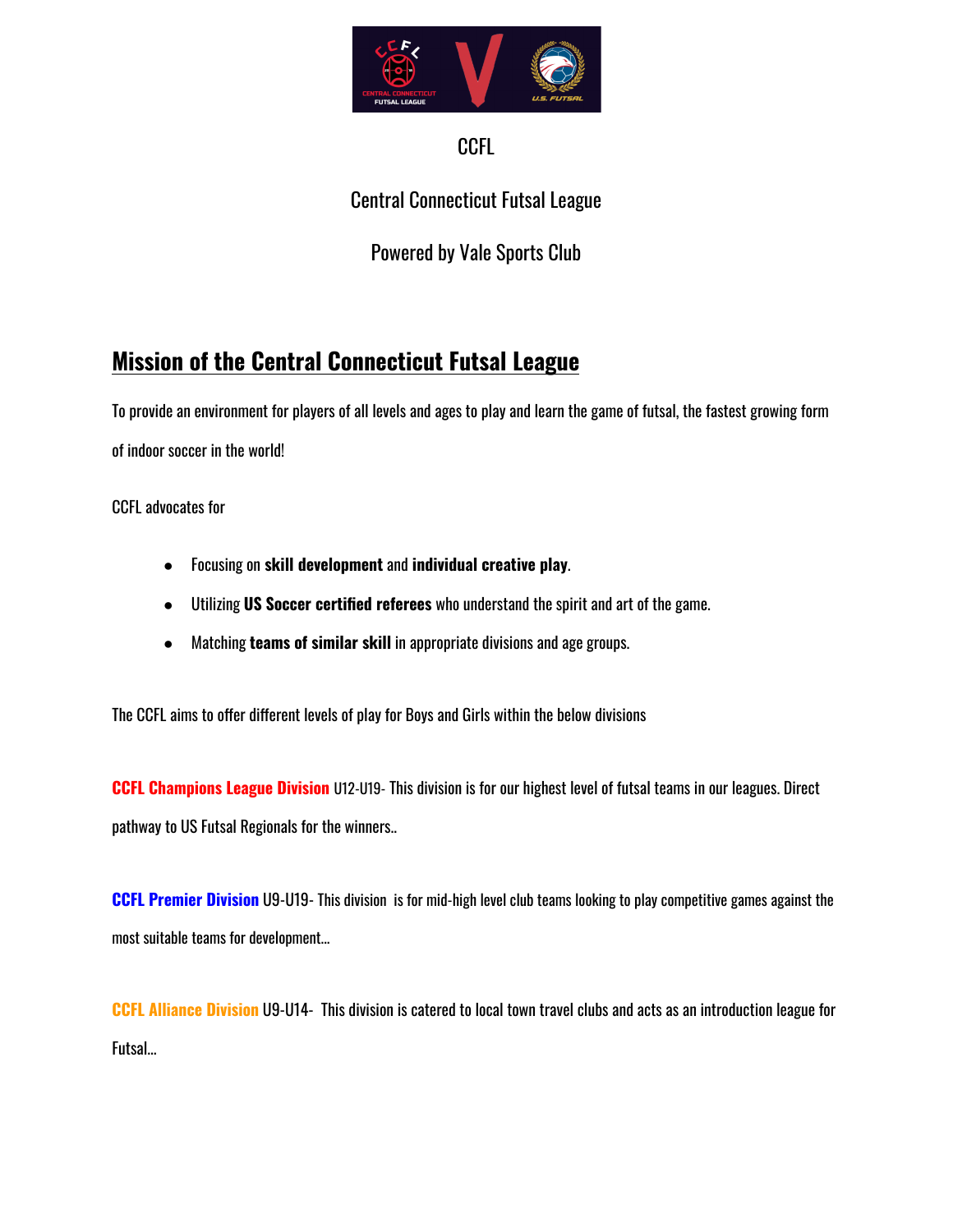

### General Rules:

- 2-25 minute halves, 2 minute halftime
- Running time
- No overtime
- 4 outfield players & 1 goalkeeper
- No offsides
- 12 players maximum per roster
- Minimum # of players to start a game is 4 (must have a goalkeeper)
- Flat-soled shoes or indoor soccer shoes only. No studs or cleated soles are acceptable
- Teams listed first on the game schedule shall be considered "home" and the "away" team must change uniform should a color conflict arise
- Standings will be decided by points (3 for win, 1 for tie, 0 for loss) a Tiebreaker will go in the following order: Head to Head, Goal Differential (+7 maximum), fewest goals allowed, most goals scored, coin toss

# **Substitutions**

- Substitutions are on the fly and IS NOT up to the referees discretion.
- A substitute cannot enter the match until the player leaving is at the touchline. Restarts:
- A goal CAN be scored directly from a kick-off.
- All kick-ins are indirect. A kick-in that goes directly into the opposing goal results in a goal-clearance for the opposing team. A kick-in that goes directly into the defensive team goal results in a corner kick for the attacking team.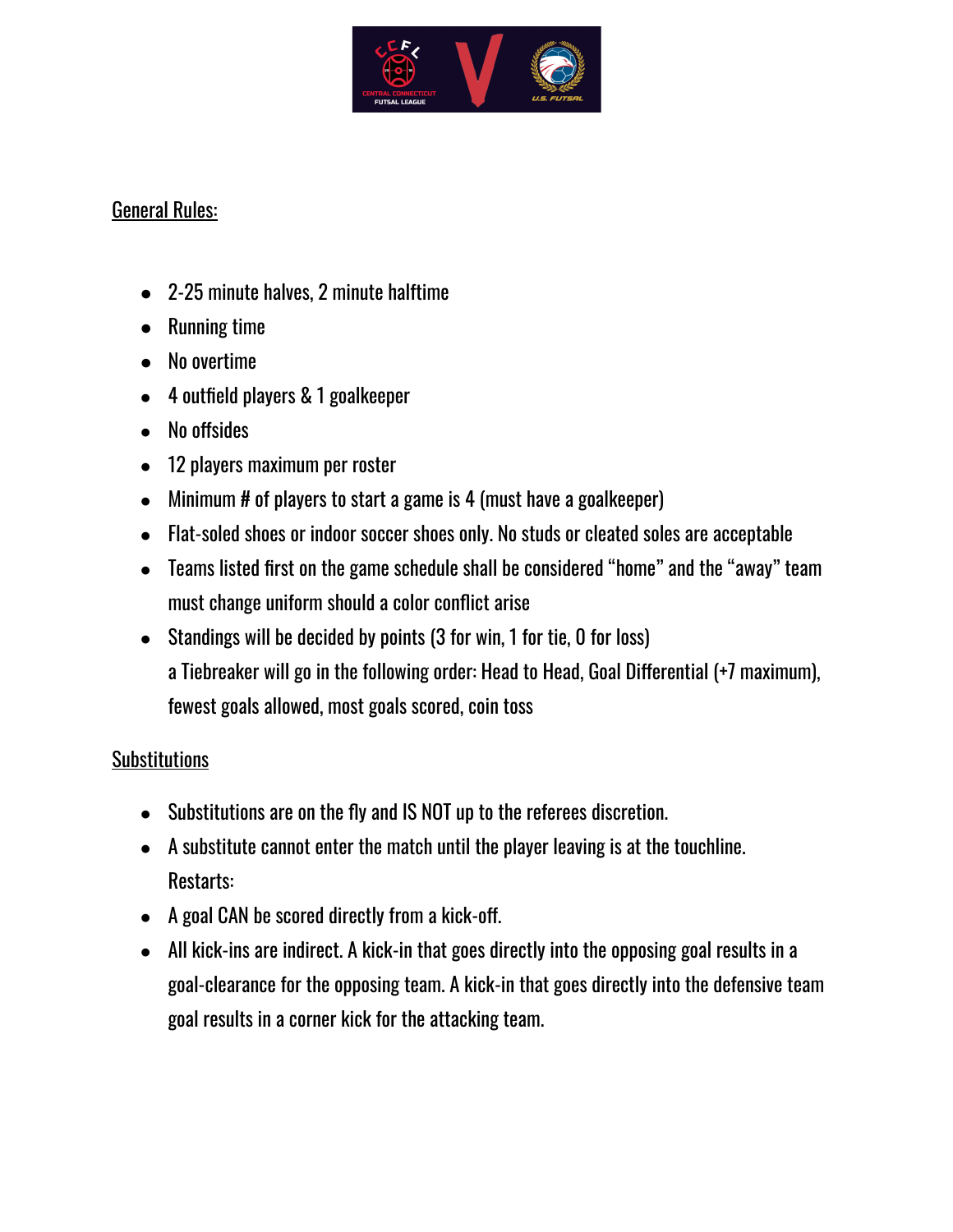

- Defensive players must be 3 yards away from all kicks. Failure to give distance can result in a yellow card for the offending player.
- If the ball crosses over the end line last touched by an attacker, the result is a goal clearance and starts from the goalkeeper's hands.

#### Goalkeeper

- Must wear a different color shirt. They may wear long pants and/or other padding as deemed safe by the match referee.
- May receive a kick in directly.
- May kick the ball directly over the half-way line.
- May score directly with their feet during the run of play.
- May not punt or drop-kick the ball. (Ball must settle to the ground or be touched first, no "air" under the ball

when kicked.)

- May not possess the ball for more than four seconds in own half.
- May throw the ball directly across the half-way line. A ball thrown directly into the opposing goal results in a goal clearance for the opposing team.
- May only touch/receive the ball once per team possession. (Elite division only)
- Corner kicks are direct.
- Players have 5 seconds to get the ball in play from dead ball restarts after having been signaled to do so by the referee. If they do not, the ball is turned over to the other team. The 5 seconds rule will be strictly enforced but will also be communicated by the referee.
- The ball must be stopped (as much as it can, we understand with the flat surface it may move a bit) before being played again from dead ball restarts. This will be strictly enforced but will also be communicated by the referee.
- Penalty kicks are taken from the spot and all other players must be behind the halfway line and can enter the play after the ball has been touched.